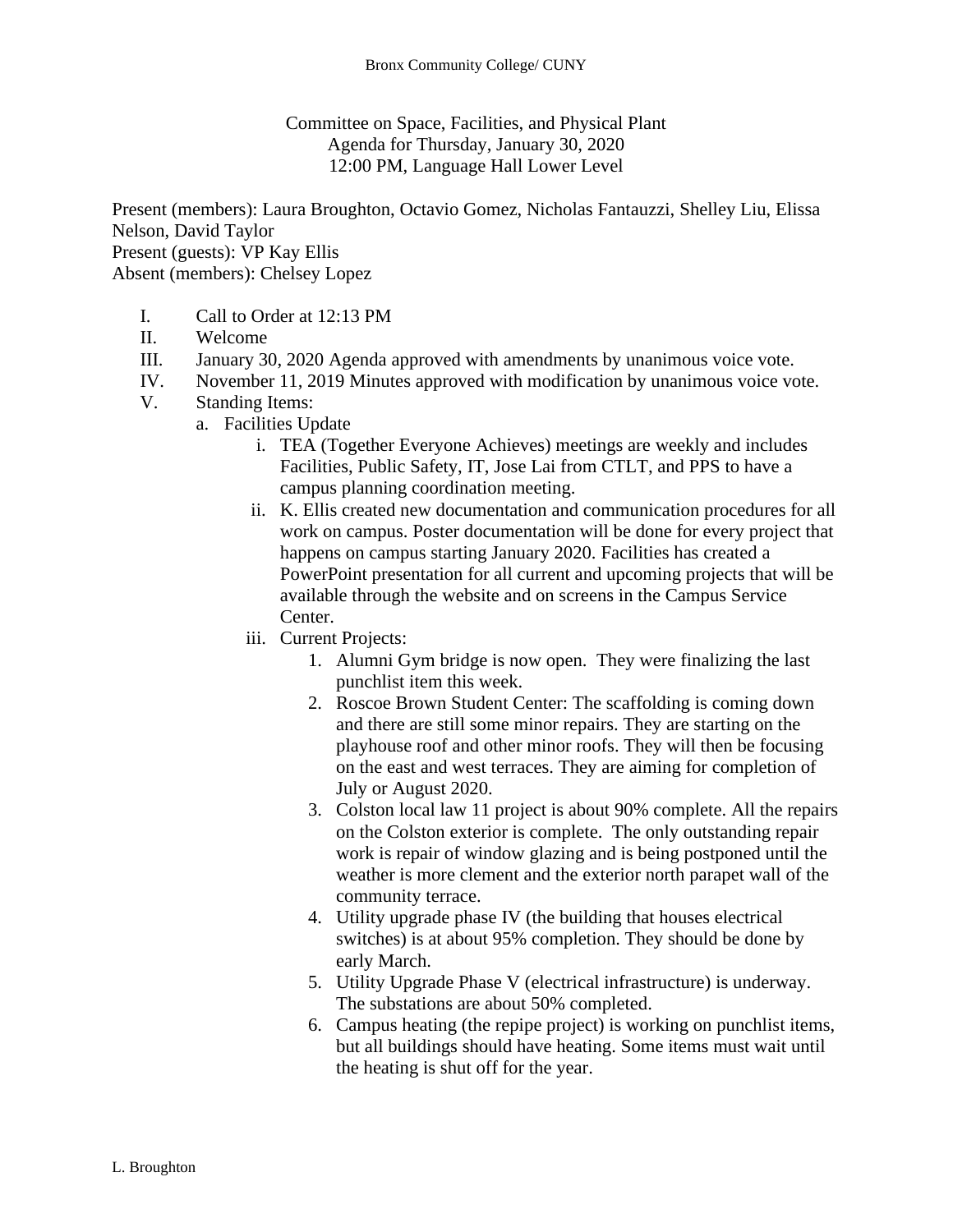- 7. The scaffolding for the GML egress project has been setup and the project is underway. Completion should be sometime this year. Film shoots affect the construction schedule.
- 8. The GML roof and cupola project had its kickoff meeting. The scaffolding should be complete by the end of February.
- 9. The Bronx Express project is being reviewed with the architect, the construction managers, and CUNY Central. The project should go out to bid by spring this year.
- 10. CUNY 2020 laboratory (2nd floor Meister) and the garage in Patterson: The kickoff meeting was over the break and construction should start in March.
- 11. The fire alarm project (health and life safety) phase I is complete for 4 buildings (Meister, CPH, New Hall, and GML). Phase II has new 11 buildings; the drawings are being reviewed and work should start sometime this semester.
- 12. Meister STEM resource center (across from the CUNY 2020 lab): the construction documents from the architects are being reviewed.
- 13. Snow Hall: the contractor for the new elevator project is currently being reviewed by DASNY.
- 14. The Ohio Field track and field restoration: they have received 100% drawings for that. Construction will prevent use of Ohio Field for over 1 year.
- 15. Loew Hall new elevator: This project will also replace the main entrance doors. This project is in the construction document phase.
- 16. Havermeyer Annex is offline for the foreseeable future; there are asbestos issues. Classes have been moved to other spaces.
- 17. Campus planning and PPS are facilitating campus-wide elevator remediations to address Category I (low-grade) elevator violations, which includes lights being out, buttons are missing, etc.
- 18. In design:
	- a. Bliss Hall ADA accessibility and improvements, including Bliss Hall access ramp and ADA accessible restrooms.
	- b. Nichols Hall entrance ramp and stairs (ADA compliance)
	- c. Alumni Gym locker rooms complete redesign (the rooms in the basement).
	- d. New Hall plaza and parapet reconstruction are currently in design.
	- e. Not yet in design: Alumni Gym HVAC and ADA requirements, including a new elevator for access to all floors.
- b. Parking
	- i. We will work on drafting a report this semester. L. Broughton will share all the relevant documents before the next meeting.
- c. Pool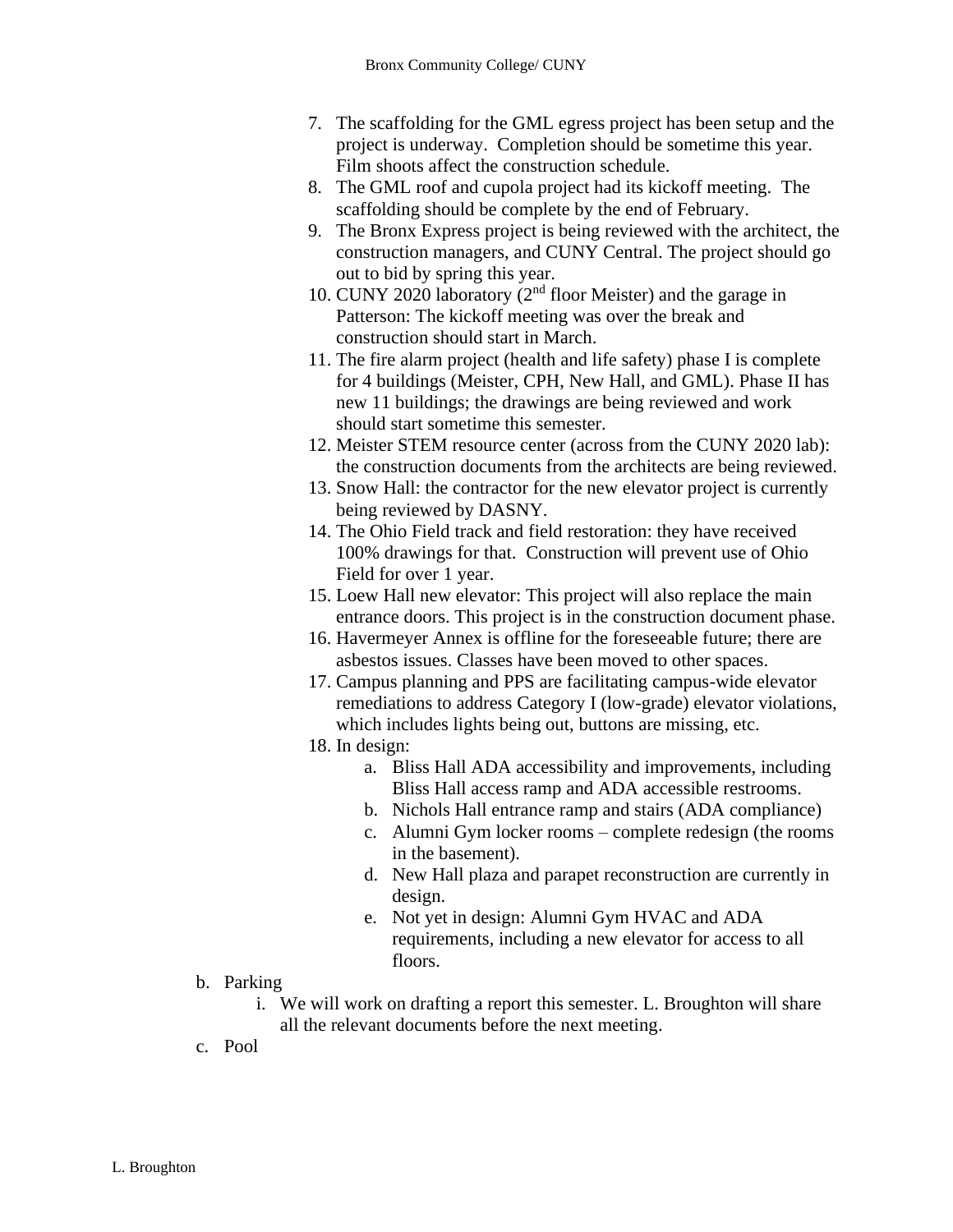- i. L. Broughton suggested that a plan should be created for warmth and safety of swimmers when fire alarms sound in Alumni Gym. For example, disposable flip flops and robes could be purchased and provided.
- d. BCC and CUNY Policies:
	- i. Suggestions for Master Planning Process
		- 1. Campus Master Plan VP Ellis suggested that this committee be involved in some way in helping to plan how to create the master plan. This process might impact recommendations about expanding the membership of this committee. The past 4 to 5 years have been focused on safety and compliance. There was a State of Good Repair survey is done routinely and the Aramark study about systems on campus was completed in November. CUNY Central will be linking campus planning and the work order system. We have data on systems from CUNY central that will help in form the campus planning process.
	- ii. Policies
		- 1. Work Orders: The new work order system will be implemented this spring.
		- 2. Recycling: D. Taylor has been discussing turning BCC into a recycling pickup spot with the Department of Sanitation. They are implementing waste disposal areas in the hallways and removing garbage cans from the offices. There needs to be better communication about the changes with the campus community.

## e. Internal Initiatives

- i. Greenhouse
	- 1. We will not be able to replace or do anything major, but they are in the process of determining a plan for cleaning out the greenhouse.
- ii. Building Intensive Clean (BIC)
	- 1. This should fill the need between a work order and a capital project. K. Ellis is very happy with the initiative.
	- 2. Bliss BIC is currently underway. The North Hall library floor and 3 classroom floors in Bliss were done over the break. Painting is being done in Bliss as well.
	- 3. Alumni Gym will be the next building.
	- 4. The outdoor fitness center between Ohio Field and Gould Residence Hall will be completed this year.
	- 5. Havermeyer Lab bathrooms bids have been submitted and Purchasing is reviewing these bids.
- iii. BCC Clean email: [BCCClean@bcc.cuny.edu](mailto:BCCClean@bcc.cuny.edu) that is sent to K. Ellis, D. Taylor, and the supervisor of custodians. They are also looking at upgrading the information on the website about custodians so their job responsibilities are transparent.
- VI. New Business
	- a. Meister science laboratory (MLT lab on the fifth floor) does not have any water. The piping for domestic cold water needs to be repaired; the finish date should be around spring break. They are providing a 5-gallon container for handwashing.